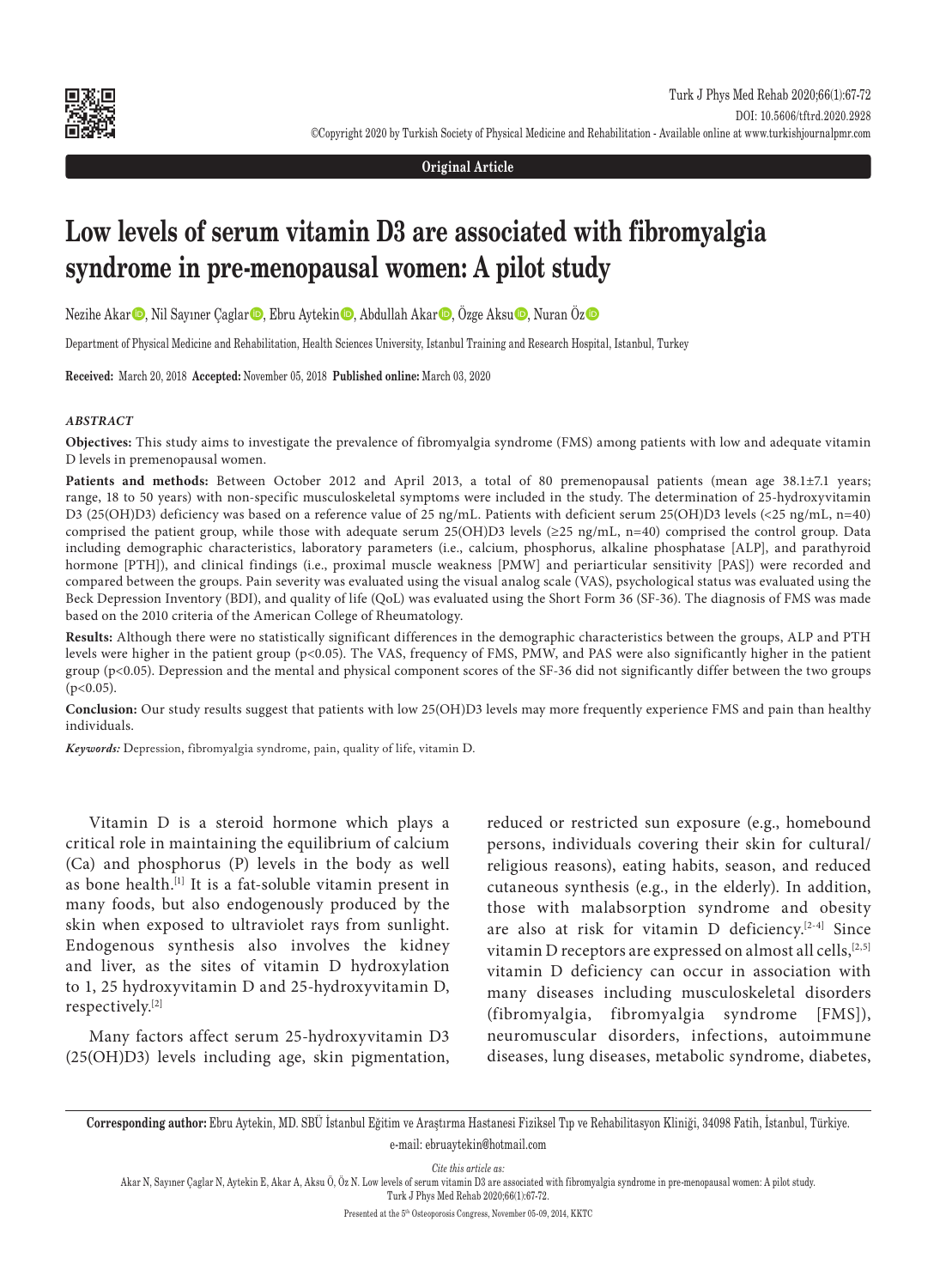cardiovascular diseases, cognitive function disorders, psychiatric conditions, and many types of cancer.<sup>[1,6]</sup>

Fibromyalgia syndrome is a chronic syndrome with an increasing prevalence, characterized by widespread musculoskeletal pain in combination with a variety of cognitive symptoms and fatigue.<sup>[5]</sup> The complaints of patients with FMS resemble in many aspects those of patients with vitamin D deficiency and may overlap. The association between FMS and vitamin D deficiency is still controversial.<sup>[6]</sup> Some authors have reported a significant correlation between FMS and vitamin D deficiency, whereas some others have found no correlation.[1]

The primary aim of the present study was to investigate the prevalence of FMS among patients with low and adequate vitamin D levels in premenopausal women. The secondary aim was to analyze the effects of vitamin D on pain, depression, and quality of life (QoL) in those patients.

## **PATIENTS AND METHODS**

Between October 2012 and April 2013, a total of 80 premenopausal patients (mean age 38.1±7.1 years; range, 18 to 50 years) who were admitted to Istanbul Training and Research Hospital Physical Medicine and Rehabilitation outpatient clinic with non-specific musculoskeletal pain and whose Ca, P, alkaline phosphatase (ALP), parathyroid hormone (PTH), and 25(OH)D3 levels were measured were included in the study. The patient group consisted of 40 patients with low serum 25(OH)D3 levels (<25 ng/mL), and the control group comprised 40 patients whose serum 25(OH)D3 levels were within normal limits ( $\geq$ 25 ng/mL). Those with systemic, metabolic, endocrine, tumoral, infectious, or neurological diseases were excluded from the study. Postmenopausal women, pregnant women, those with major psychiatric illness, those taking drugs affecting serum 25(OH)D3, ALP, PTH, Ca, or P levels and those administered Ca or vitamin D supplements within the past three months were also excluded. A written informed consent was obtained from each participant. The study protocol was approved by the Istanbul Training and Research Hospital Ethics Committee. The study was conducted in accordance with the principles of the Declaration of Helsinki.

Data including demographic characteristics of the patients (i.e., age, weight, height, body mass index [BMI], education level, menarche age, number of pregnancies, lactation duration, skin color, smoking, use of antidepressant medication or an antiepileptic drug, and previous bone fracture) were recorded. All patients underwent a complete physical examination including periarticular sensitivity (PAS). Manual muscle testing for proximal muscle weakness (PMW) and observational gait analysis were also performed.

Pain severity was evaluated using the visual analog scale (VAS). All patients were requested to indicate pain severity based on a 10-cm scale ranging from "No pain" to "Extreme pain". Using the VAS, higher scores indicate increased severity. Psychological status was also assessed using the 21-item Beck Depression Inventory (BDI), which is used to calculate the risk for depression and to measure the levels of depressive symptoms. A value of 0-3 is assigned for each answer to each item. The adaptation, reliability, and validity of the BDI in the Turkish population have been conducted.[7]

The QoL was evaluated using the Turkish version of the QoL questionnaire of the Short Form 36 (SF-36).[8] It is a self-rated form and includes a total of 36 questions with eight different sub-dimensions related to health: physical function, social function, role limitations due to physical problems and emotional problems, mental health, vitality, bodily pain, and general health perception. For each dimension, item scores are scored from 0 (worst health status) to 100 (best health status) and transformed into a scale.

The diagnosis of FMS was made based on the 2010 criteria of the American College of Rheumatology, which consists of the widespread pain index (WPI) and the symptom severity (SS) scale. The diagnostic criteria for FM are satisfied, if the following three conditions are met: WPI  $\geq$ 7 and SS score  $\geq$ 5 or a WPI of 3-6 and a SS score ≥9; the presence of symptoms at a similar level for at least three months; and the absence of a disorder that would otherwise explain the pain. Demographic characteristics, laboratory parameters, physical examination findings, pain levels, depression frequency, FMS presence, and QoL were compared between the patient and control groups.

## **Statistical analysis**

Statistical analysis was performed using the Statistical Package for the Social Sciences (SPSS) version 15.0 software (SPSS Inc., Chicago, IL, USA). Descriptive data were presented in mean ± standard deviation (SD) for normally distributed variables and in median (min-max) for non-normally distributed variables. Categorical data were expressed in number and percentage. The two groups were compared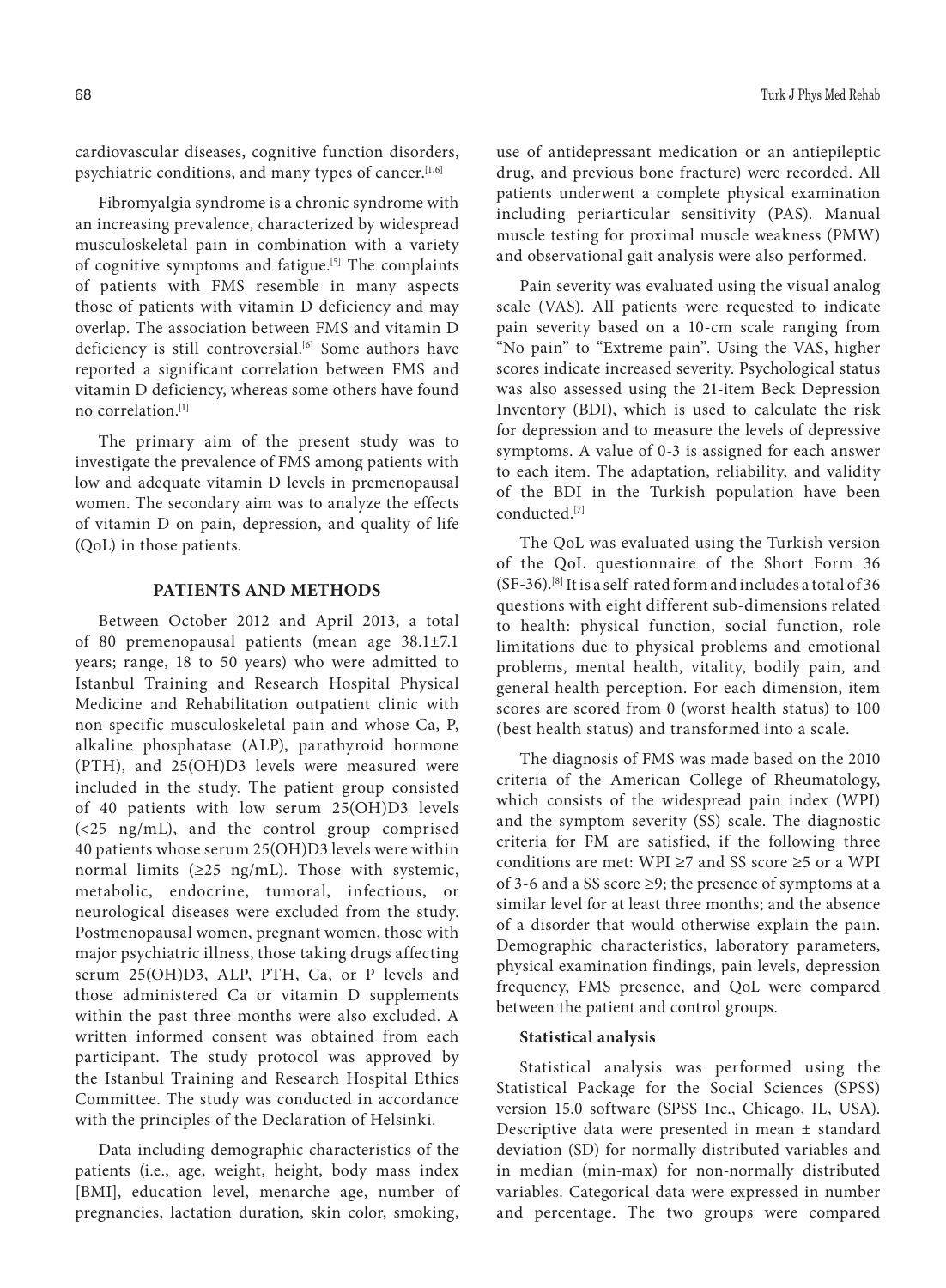| <b>TABLE 1</b><br>Baseline demographic and clinical characteristics of the patient and control groups                                             |                        |      |                |                |           |                |               |                |                |                |               |
|---------------------------------------------------------------------------------------------------------------------------------------------------|------------------------|------|----------------|----------------|-----------|----------------|---------------|----------------|----------------|----------------|---------------|
|                                                                                                                                                   | Patient group $(n=40)$ |      |                |                |           |                |               |                |                |                |               |
|                                                                                                                                                   | $\mathbf n$            | $\%$ | $Mean \pm SD$  | Median         | Min-Max   | $\mathsf{n}$   | $\frac{0}{0}$ | $Mean \pm SD$  |                | Median Min-Max | $\mathcal{P}$ |
| Age (year)                                                                                                                                        |                        |      | $35.2 \pm 6.7$ |                |           |                |               | $41.0 \pm 6.4$ |                |                | < 0.001       |
| Body mass index                                                                                                                                   |                        |      | $27.7 \pm 5.7$ |                |           |                |               | $27.0 \pm 4.4$ |                |                | 0.518         |
| Fibromyalgia syndrome                                                                                                                             | 28                     | 70.0 |                |                |           | 12             | 30.0          |                |                |                | < 0.001       |
| <b>Education</b> level                                                                                                                            |                        |      |                |                |           |                |               |                |                |                | 1.000         |
| Illiterate                                                                                                                                        | $\mathbf{0}$           | 0.0  |                |                |           | 1              | 2.5           |                |                |                |               |
| Primary school graduate                                                                                                                           | 28                     | 70.0 |                |                |           | 28             | 70            |                |                |                |               |
| Secondary school graduate                                                                                                                         | 8                      | 20.0 |                |                |           | 7              | 17.5          |                |                |                |               |
| High school graduate                                                                                                                              | $\overline{4}$         | 10.0 |                |                |           | $\overline{4}$ | 10            |                |                |                |               |
| Menarche age                                                                                                                                      |                        |      |                | 13             | $11 - 16$ |                |               |                | 13             | $10-16$        | 0.560         |
| Number of pregnancy                                                                                                                               |                        |      |                | $\overline{c}$ | $0 - 7$   |                |               |                | $\mathfrak{2}$ | $0 - 5$        | 0.932         |
| Lactation duration (month)                                                                                                                        |                        |      |                | 21             | $0 - 72$  |                |               |                | 24             | $0 - 96 +$     | 0.735         |
| Clothing type                                                                                                                                     |                        |      |                |                |           |                |               |                |                |                | 0.237         |
| Not-covering skin                                                                                                                                 | 11                     | 27.5 |                |                |           | 16             | 40.0          |                |                |                |               |
| Covering skin                                                                                                                                     | 29                     | 2.5  |                |                |           | 24             | 60.0          |                |                |                |               |
| Skin color                                                                                                                                        |                        |      |                |                |           |                |               |                |                |                | 0.643         |
| Blonde                                                                                                                                            | 10                     | 25.0 |                |                |           | 13             | 32.5          |                |                |                |               |
| <b>Brunette</b>                                                                                                                                   | 10                     | 25.0 |                |                |           | 11             | 27.5          |                |                |                |               |
| Brown                                                                                                                                             | 20                     | 50.0 |                |                |           | 16             | 40            |                |                |                |               |
| Smoking (daily)                                                                                                                                   |                        |      | $13 \pm 32.5$  |                |           |                |               | $6 + 15.0$     |                |                | 0.066         |
| Sun exposure (hours/day)                                                                                                                          |                        |      |                | 0.5            | $0 - 2$   |                |               |                | 0.5            | $0 - 3$        | 0.875         |
| Antidepressant drug usage                                                                                                                         | 17                     | 42.5 |                |                |           | 17             | 42.5          |                |                |                | 1.000         |
| Antiepileptic drug usage                                                                                                                          |                        |      |                |                |           |                |               |                |                |                |               |
| SD: Standard deviation; Min: Minimum; Max: Maximum; Patient group: Serum 25(OH)D3 level <25 ng/mL; Control group: Serum 25(OH)D3 level ≥25 ng/mL. |                        |      |                |                |           |                |               |                |                |                |               |

using the Student's t-test if the numerical data were normally distributed, and the Mann-Whitney U test was used for non-normally distributed variables. The chi-square test was used to examine relationships between categorical variables. A *p* value of <0.05 was considered statistically significant.

## **RESULTS**

Baseline demographic and clinical characteristics of the patient (40 patients with serum 25(OH)D3 levels <25 ng/mL) and control groups (40 patients with serum 25(OH)D3 levels ≥25 ng/mL) are shown in Table 1. There was no significant difference in the demographic and clinical characteristics between the patient and control groups (p>0.05).

The laboratory parameters of the groups are shown in Table 2. The mean serum 25(OH)D3 levels in the patients and controls were 12.2±6.3 ng/mL and 50.5±30.3 ng/mL, respectively. The frequency of FMS was 70% in the patient group and 30% in the

| <b>TABLE 2</b><br>Laboratory parameters of the patient and control groups                                                 |        |                        |                        |           |       |  |  |  |  |
|---------------------------------------------------------------------------------------------------------------------------|--------|------------------------|------------------------|-----------|-------|--|--|--|--|
|                                                                                                                           |        | Patient group $(n=40)$ | Control group $(n=40)$ |           |       |  |  |  |  |
|                                                                                                                           | Median | Min-Max                | Median                 | Min-Max   | Þ     |  |  |  |  |
| Calcium                                                                                                                   | 9      | $8 - 10$               | 9                      | $8 - 10$  | 0.477 |  |  |  |  |
| Phosphorus                                                                                                                | 3      | $2 - 4$                | 3                      | $2 - 4$   | 0.787 |  |  |  |  |
| Alkaline phosphatase                                                                                                      | 61     | $36 - 153$             | 55                     | $29 - 82$ | 0.040 |  |  |  |  |
| Parathyroid hormone                                                                                                       | 61     | 15-309                 | 48                     | $16-96$   | 0.006 |  |  |  |  |
| Min: Minimum; Max: Maximum; Patient group: Serum 25(OH)D3 level <25 ng/mL; Control group: Serum 25(OH)D3 level ≥25 ng/mL. |        |                        |                        |           |       |  |  |  |  |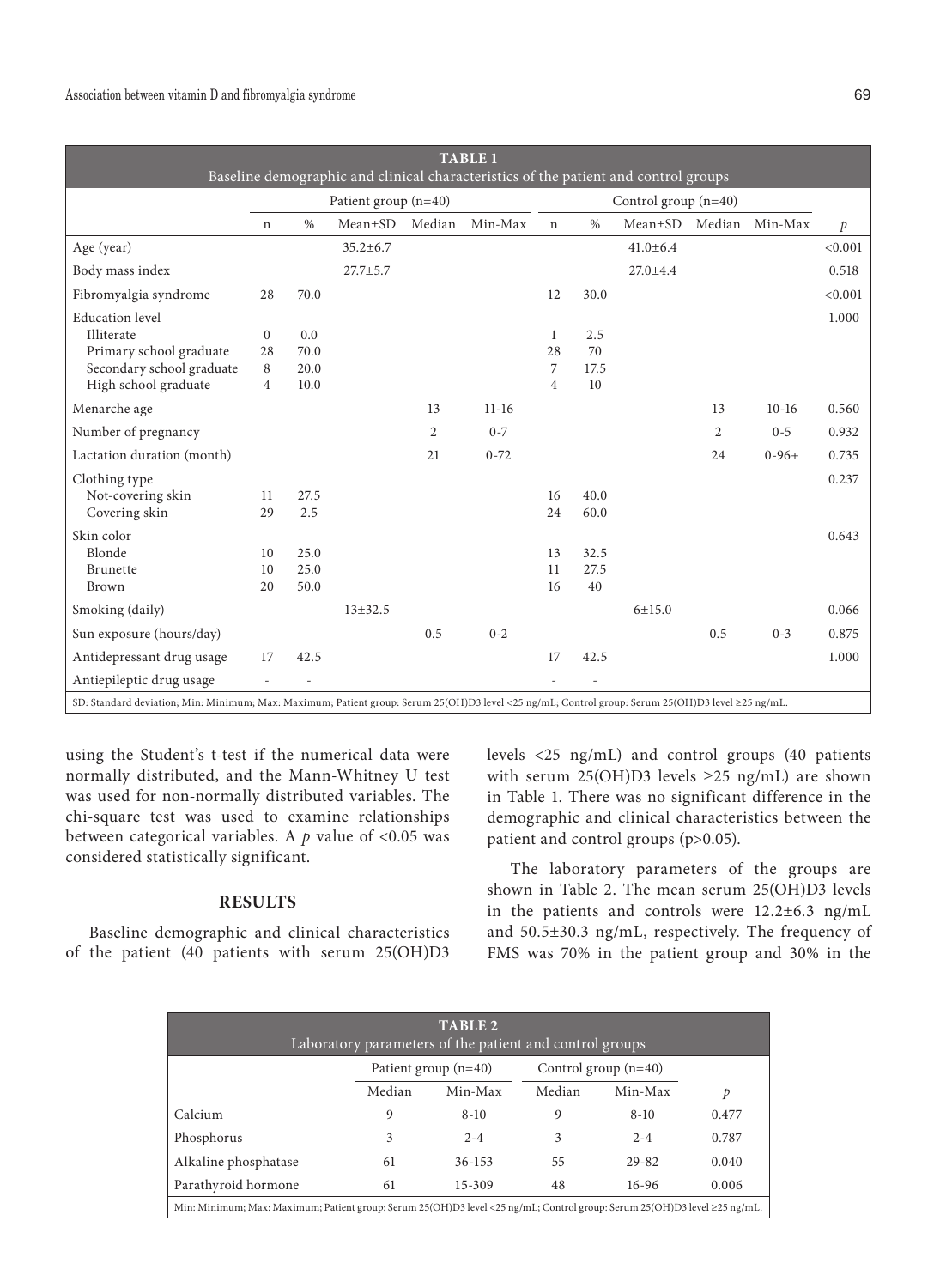| <b>TABLE 3</b><br>Clinical findings of the patient and control groups                                                     |             |                        |        |           |             |                        |        |           |         |  |
|---------------------------------------------------------------------------------------------------------------------------|-------------|------------------------|--------|-----------|-------------|------------------------|--------|-----------|---------|--|
|                                                                                                                           |             | Patient group $(n=40)$ |        |           |             | Control group $(n=40)$ |        |           |         |  |
|                                                                                                                           | $\mathbf n$ | $\%$                   | Median | Min-Max   | $\mathbf n$ | $\%$                   | Median | Min-Max   | p       |  |
| Previous bone fracture                                                                                                    | 2           | 5.0                    |        |           | 2           | 5.0                    |        |           | 1.000   |  |
| Musculoskeletal pain                                                                                                      | 38          | 95.0                   |        |           | 25          | 62.5                   |        |           | < 0.001 |  |
| Proximal muscle weakness                                                                                                  | 9           | 22.5                   |        |           |             | 2.5                    |        |           | 0.007   |  |
| Abnormal walking gait                                                                                                     | 3           | 7.5                    |        |           |             | 2.5                    |        |           | 0.615   |  |
| Periarticular sensitivity                                                                                                 | 26          | 5.0                    |        |           | 9           | 22.5                   |        |           | < 0.001 |  |
| Visual analog scale score                                                                                                 |             |                        | 6      | $0 - 10$  |             |                        | 5      | $0 - 8$   | 0.004   |  |
| Beck Depression Inventory score                                                                                           |             |                        |        |           |             |                        |        |           | 0.375   |  |
| Normal                                                                                                                    | 12          | 30.0                   |        |           | 19          | 47.5                   |        |           |         |  |
| Mild                                                                                                                      | 13          | 32.5                   |        |           | 11          | 27.5                   |        |           |         |  |
| Moderate                                                                                                                  | 12          | 30.0                   |        |           | 9           | 22.5                   |        |           |         |  |
| Severe                                                                                                                    | 3           | 7.5                    |        |           |             | 2.5                    |        |           |         |  |
| Short Form 36                                                                                                             |             |                        |        |           |             |                        |        |           |         |  |
| Physical component summary                                                                                                |             |                        | 37     | $20 - 57$ |             |                        | 32     | $16 - 61$ | 0.419   |  |
| Mental component summary                                                                                                  |             |                        | 42     | $14 - 56$ |             |                        | 44     | $25 - 59$ | 0.633   |  |
| Min: Minimum; Max: Maximum; Patient group: Serum 25(OH)D3 level <25 ng/mL; Control group: Serum 25(OH)D3 level ≥25 ng/mL. |             |                        |        |           |             |                        |        |           |         |  |

control group, indicating a statistically significant difference (p<0.001). In addition, the mean ALP and PTH values were significantly higher in the patient group than controls (p<0.05). However, there was no significant difference in the mean Ca and P levels between the groups.

The mean BDI previous bone fracture, abnormal walking gait, mental and physical component scores of the SF-36 did not significantly differ between the groups (p<0.05), while the mean VAS scores, PMW, and PAS were found to be significantly higher in the patient group than the control group (p<0.05) (Table 3).

# **DISCUSSION**

In this study, patients with low 25(OH)D3 levels had a higher frequency of FMS than those with normal 25(OH)D3 levels (70% vs. 28%). In addition, these patients had higher pain levels, although no significant difference was found in depression and QoL. In the current study, premenopausal women were chosen, as they are about nine times more likely to develop FMS than men and, in postmenopausal women, pain due to osteoarthritis rather than non-specific widespread musculoskeletal pain is more common.<sup>[6,9]</sup>

Vitamin D plays a key role in health and the QoL. It is supplied by cutaneous synthesis and is dependent on sunlight exposure and dietary intake. Vitamin D deficiency is a widespread global problem.[2] A German health and examination survey of adults showed that slightly more than 60% of the German population has 25(OH)D3 levels below 20 ng/mL, particularly during winter and spring seasons, due to inadequate ultraviolet B radiation (at a wavelength of 290 to 315 nm), and particularly in individuals living at higher altitudes.<sup>[10]</sup> However, higher BMI, lack of sports activity, and high media use were found to be potentially modifiable factors of poorer vitamin D status. In addition, abnormalities in vitamin D metabolism were reported in Muslim women clothing much of their skin.<sup>[11]</sup> In patients with chronic pain/FMS, low 25(OH)D levels were found to occur more often than in other general rheumatology outpatients.[12] Platnikof and Quigley<sup>[13]</sup> reported that 89% of patients with chronic musculoskeletal pain had 25(OH)D3 deficiency. In contrast, in the series of Warner and Arnspiger, [14] low vitamin D levels were not associated with diffuse musculoskeletal pain, and treatment with vitamin D did not reduce pain in patients with diffuse pain with low vitamin D levels. In FMS, whether there is a causal relationship with hypovitaminosis D or whether hypovitaminosis is a risk factor for a worsening of FMS through peripheral and central mechanisms is unknown. Nonetheless, treating vitamin D deficiency can benefit long-term bone health and muscle strength, both of which are important not only for patients with FMS, but also for the general population.<sup>[6]</sup> In our study, pain/FMS negatively correlated with low serum 25(OH)D3 levels. However, it is unclear whether vitamin D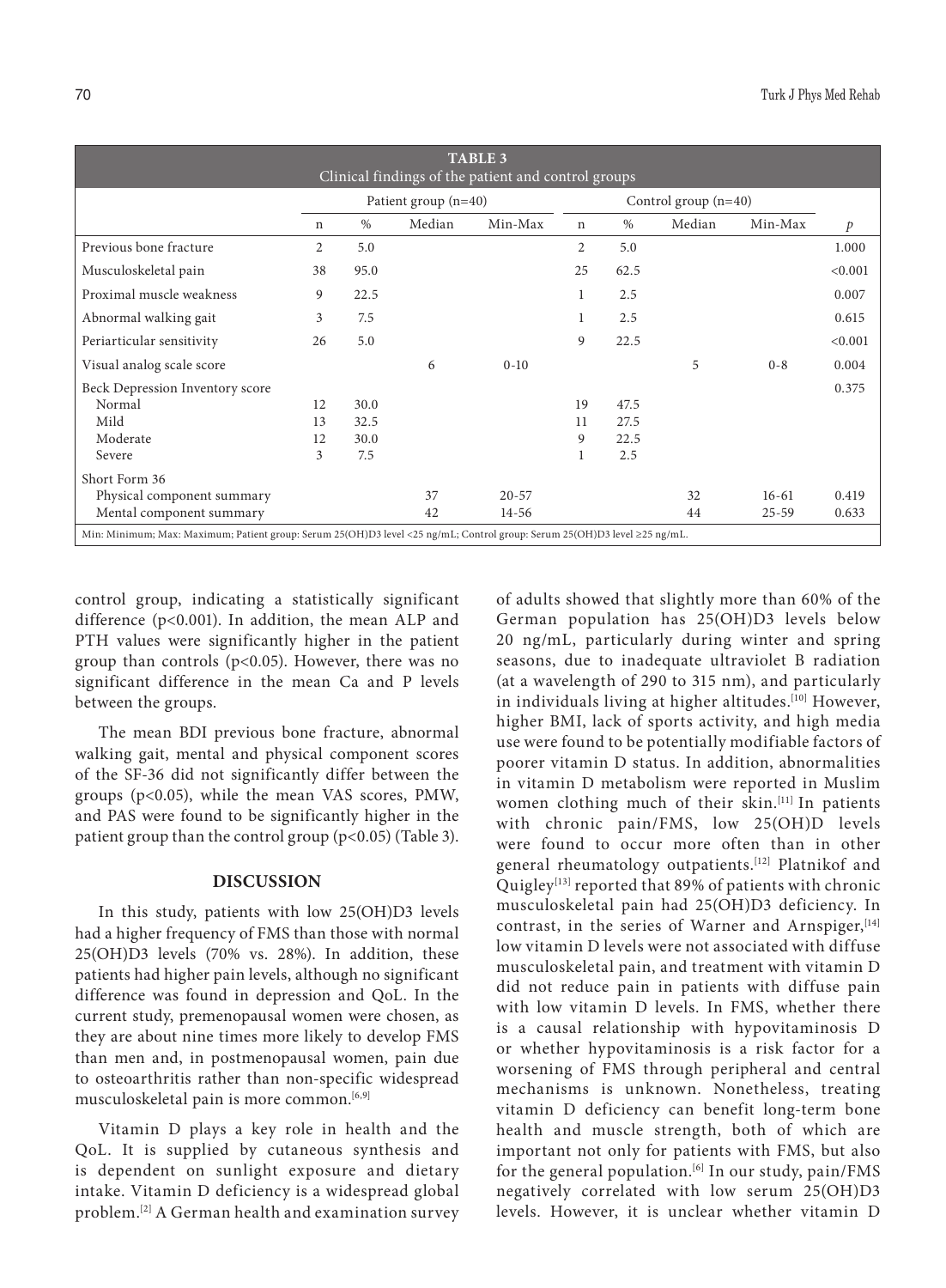deficiency in our patients with FMS could develop secondarily, as a result of sedentary lifestyle, limited social and outdoor activities, and poor eating habits.

Vitamin D deficiency causes muscle weakness and muscle aches and pain in both children and adults. Vitamin D interacts with the nuclear receptors in the muscle tissue to increase muscle strength.<sup>[15,16]</sup> Bischoff et al.<sup>[17]</sup> found that adults with vitamin  $D$ deficiency suffered from muscle weakness and were more likely to fall. In our study, PMW and PAS were also found to be significantly higher in the patients than the control group.

Systematic reviews and meta-analyses of population-based, cross-sectional, prospective cohort studies have shown that low serum 25(OH)D3 levels are associated with depressive symptoms and clinical depression.[18,19] To date, several risk factors for vitamin D deficiency have been identified, some of which are also associated with depression. von Känel et al.[20] investigated 380 patients including 70% females (mean age 47±12 years) who were consecutively hospitalized with the definitive diagnosis of an ICD-10 depressive episode. The authors found that patients with vitamin D deficiency scored higher on the Hospital Anxiety and Depression Scale and on the anhedonia symptom factor survey than those with inadequate (p≤0.023) or adequate (p≤0.008) serum 25(OH)D3 levels. Based on these findings, they concluded that vitamin D deficiency was significantly associated with increased levels of depressive symptoms in patients hospitalized with a depressive episode. Vitamin D modulates the hypothalamic-pituitary-adrenal axis, regulating adrenaline, noradrenaline, and dopamine production through vitamin D receptors in the adrenal cortex. It also protects against the depletion of dopamine and serotonin centrally. Daily supplementation with at least 800 IU vitamin D improves depression to a similar extent as antidepressant medications.[21] Moreover, vitamin D supplementation may augment the effects of antidepressants in patients with major depressive disorder. In our study, the depression rate was higher in patients than in the control group. However, the rate of antidepressant drug use was high in both groups, which might have precluded a full examination of the association between depression and 25(OH)D3 levels.

In the literature, there is little information describing the QoL, consequences for daily living, or psychosocial status of patients who meet the diagnostic criteria for FMS. Cöster et al.<sup>[22]</sup> showed that daily living activities were more adversely affected

in patients with FMS.<sup>[22]</sup> However, Yilmaz et al.<sup>[1]</sup> found that vitamin D replacement improved the QoL in patients with chronic, non-specific, widespread musculoskeletal pain. Similarly, Wepner et al.<sup>[23]</sup> reported that vitamin D replacement improved the QoL in FMS patients. Nonetheless, our study provided no evidence of such a relationship between vitamin D insufficiency and QoL.

There are several limitations to the present study. Although we considered sun exposure, clothing type, skin color, and cigarette use, we were unable to asses other variables such as season, eating habits, sports activity, and media use. In addition, only premenopausal female patients were included and, thus, the results of this investigation cannot be extrapolated to the opposite sex. Finally, we were unable to re-evaluate the control group after maintenance treatment of vitamin D.

In conclusion, our study results show that low 25(OH)D3 levels are associated with pain and FMS, despite the lack of an apparent effect on QoL. Based on these findings, we can speculate that patients with low 25(OH)D3 levels may more frequently experience FMS and pain than healthy individuals. However, further vitamin D supplementation trials evaluating different regimens and doses are needed to identify whether improving serum 25(OH)D3 levels has beneficial effects on pain, depression, and QoL in patients with FMS.

### **Declaration of conflicting interests**

The authors declared no conflicts of interest with respect to the authorship and/or publication of this article.

## **Funding**

The authors received no financial support for the research and/or authorship of this article.

# **REFERENCES**

- 1. Yilmaz R, Salli A, Cingoz HT, Kucuksen S, Ugurlu H. Efficacy of vitamin D replacement therapy on patients with chronic nonspecific widespread musculoskeletal pain with vitamin D deficiency. Int J Rheum Dis 2016;19:1255-62.
- 2. Wintermeyer E, Ihle C, Ehnert S, Stöckle U, Ochs G, de Zwart P, et al. Crucial Role of Vitamin D in the Musculoskeletal System. Nutrients 2016;8. pii: E319.
- 3. Knutsen KV, Brekke M, Gjelstad S, Lagerløv P. Vitamin D status in patients with musculoskeletal pain, fatigue and headache: a cross-sectional descriptive study in a multiethnic general practice in Norway. Scand J Prim Health Care 2010;28:166-71.
- 4. Shinchuk LM, Holick MF. Vitamin D and rehabilitation: improving functional outcomes. Nutr Clin Pract 2007;22:297-304.